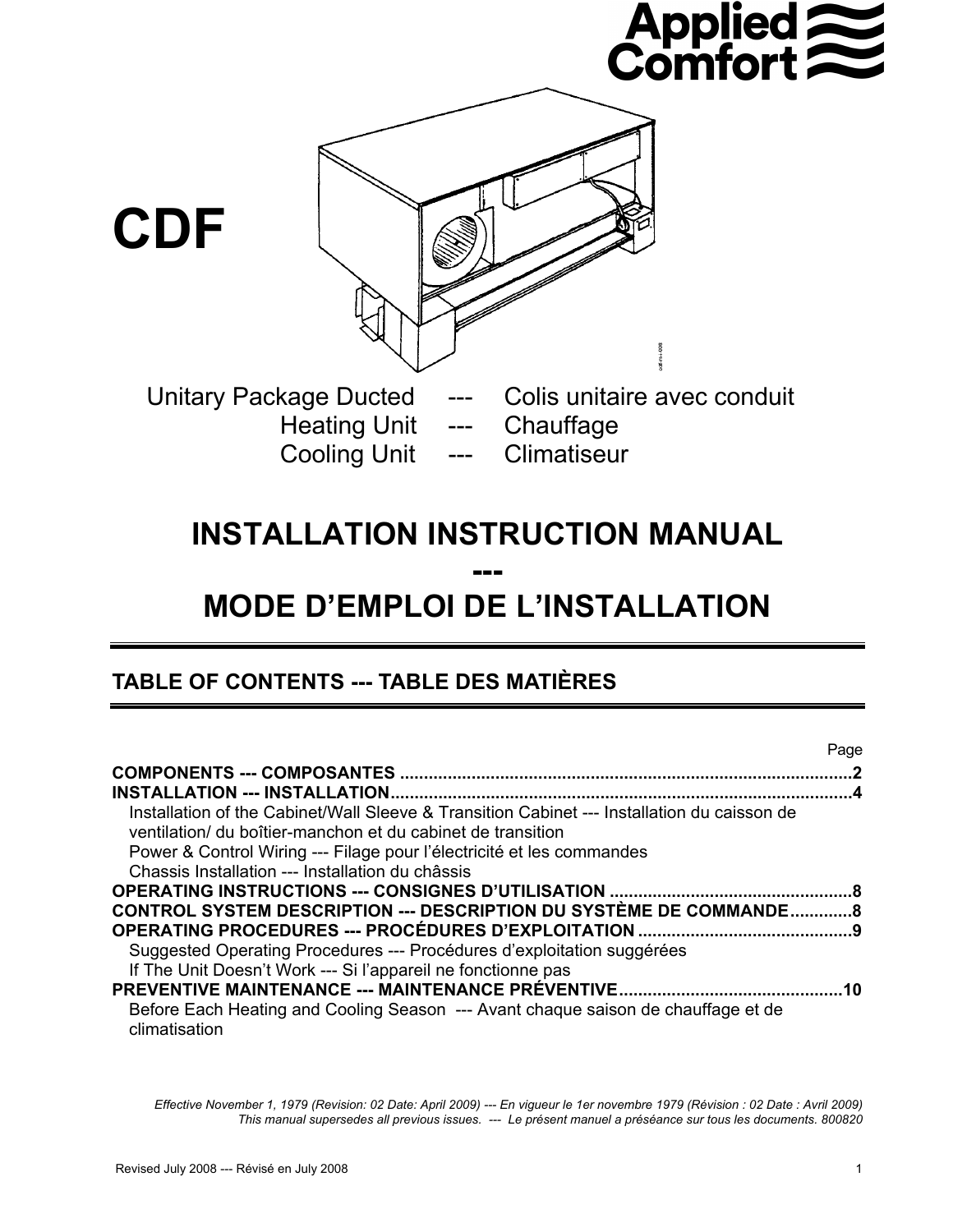## **COMPONENTS --- COMPOSANTES**



## **1. Cabinet/Wall Sleeve**

The cabinet is to be built into the wall during construction, as it serves as a wall sleeve. The one size cabinet/wall sleeve is used for all wall thicknesses from 2" through 12" maximum. For walls thicker than 12", a cabinet extension is required. For installation of wall sleeve extensions, see instructions packed with the extensions.

## **2. Heating/Cooling Chassis**

This chassis includes all cooling components, air moving components and controls.

## **3. Power Supply Cord and Plug**

A power supply cord with 30 Amp. or 50 Amp male plug extends from the control section of the unit, on the right hand side. This cord is to be attached to a field furnished and mounted receptacle in the transition cabinet, on the right of the unit.

## **4. IMPORTANT!**

After installation of the cabinet/ wall sleeve transition cabinet, the sleeve should be thoroughly cleaned. The chassis should be installed and the front panel put in place. The room-side portion of the cabinet should be carefully protected during the construction period to prevent scratching of the paint. The heating/cooling unit must not be used for temporary heating or cooling during the building's construction stage.

## **5. Ducting**

Ductwork used to distribute conditioned air must be a minimum of 6" X 8" in cross – section. The interior of this duct must be insulated with a minimum of ½" thick fiberglass duct liner, suitable for the air velocities involved. Outlet vents should be located on the top of the distribution ductwork.

## **6. Duct Sizing**

The duct must be sized for a maximum pressure drop of 0.15" of water column at 325 CFM. This will ensure that adequate airflow will result when the unit is operating at the factory – set indoor blower speeds for the particular heating and cooling capacity of the unit. There is no minimum pressure drop so large or short ducts are not a problem.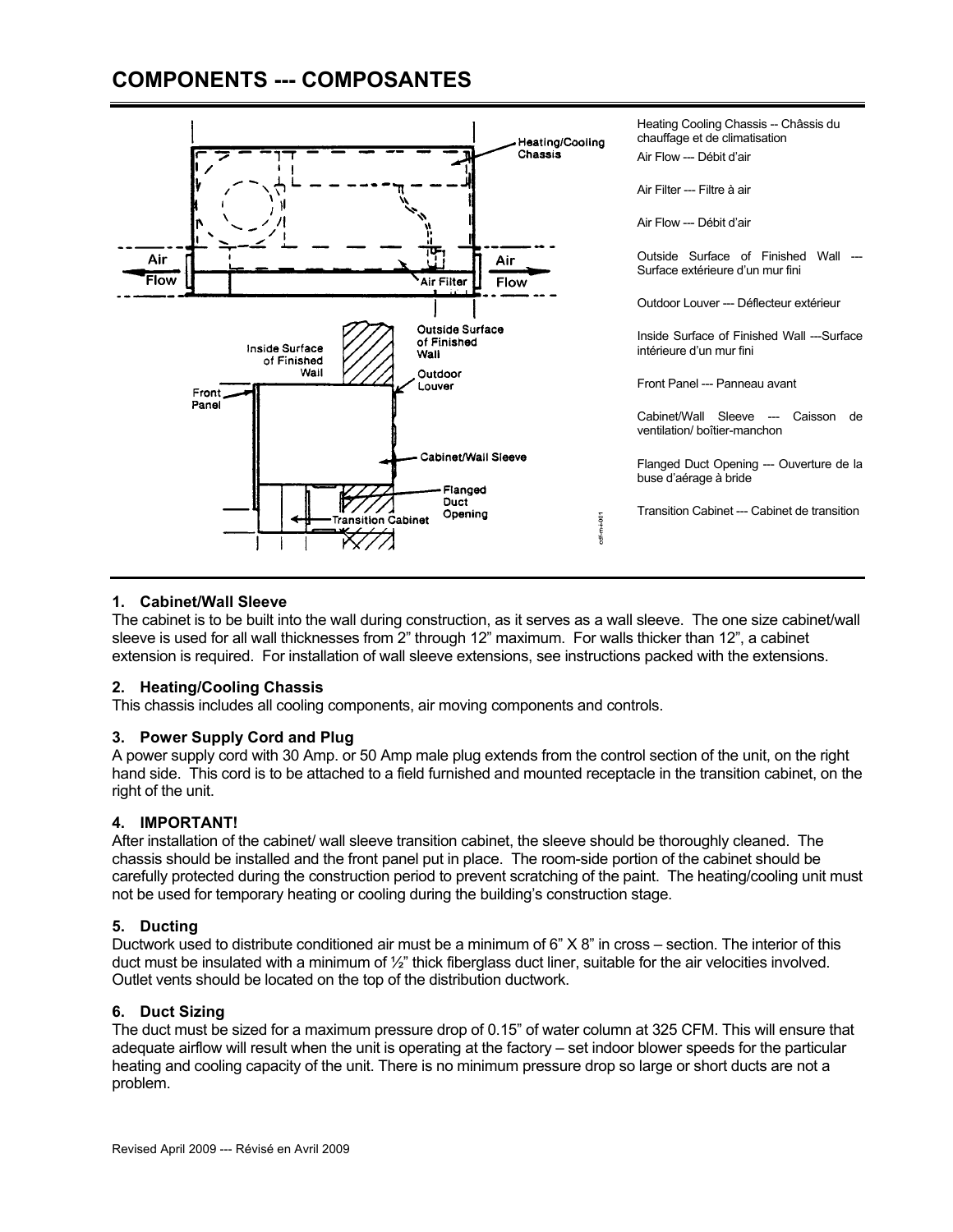If the unit is ducted out both sides, size the duct for the anticipated fraction of the 325 CFM pertaining to that branch. In other words, if the unit is ducted out of both sides, and 40% airflow is desired out of the left side and 60% out the left, then size the duct as follows:

40/100 X 325 = 130 CFM at .15" w.c. maximum, out the right side.

60/100 X 325 = 195 CFM at .15" w.c. maximum, out the left side.

The .15" w.c. pressure drop should also include the air resistance through the outlet vents calculated at the predicted CFM exiting out each vent.

**-- -- -- -- --** 

## **1. Caisson de ventilation/ boîtier-manchon**

Le caisson de ventilation doit être aménagé pendant la construction du mur puisqu'il sert comme boîtiermanchon. Le cabinet de ventilation/ boîtier-manchon unitaille est utilisé pour toutes les épaisseurs de mur, allant de 2" (5 cm) à un maximum de 12" (30,4 cm). Pour des murs de plus de 12" (30,4 cm) , il faut ajouter une rallonge. Pour l'installation d'une extension au boîtier-manchon, consulter le mode d'emploi inclus dans les extensions.

## **2. Châssis de chauffage et de climatisation**

Le châssis comprend les composantes de refroidissement, les éléments de ventilation et les commandes.

## **3. Cordon et fiche d'alimentation en électricité**

Un cordon d'alimentation mâle de 30 A ou 50 A s'étend le long de la section de contrôle de l'appareil, du côté droit. Ce cordon doit être rattaché à une surface d'un réceptable équipé et monté dans le cabinet de transition, du côté droit de l'appareil.

## **4. IMPORTANT!**

Après l'installation du cabinet de transition dans le caisson de ventilation/ boîtier-manchon, le boîtiermanchon devrait être nettoyé soigneusement. Le châssis devrait être installé et le panneau avant installé. La partie du côté de la salle du caisson de ventilation devrait être soigneusement protégée pendant la construction pour prévenir les éraflures sur la peinture. L'appareil de chauffage/climatisation ne doit pas être utilisé comme chauffage ou climatisation temporaires pendant les étapes de construction.

## **5. Canalisation**

Le réseau des buses d'aérage utilisées pour distribuer l'air climatisé doit avoir une coupe transversale minimale de 6" (15 cm) X 8" (20 cm). L'intérieur de ces buses doit être isolé avec un minimum d'un demipouce (1,2 cm) d'un enrobement en fibre de verre épais, qui convient aux vélocités d'air qui les traverseront. Les évents de l'appareil devraient être situés sur le dessus du réseau de gaines.

## **6. Taille des buses d'aérage**

La buse doit être d'une taille pour une perte de charge de 0,15" (0,38 cm) de la colonne d'eau à 325 CFM. Cela garantira qu'une circulation de l'air adéquate quand l'appareil fonctionne à des vitesses de rotation des ventilateurs réglées en usine pour la capacité de cet appareil particulier de chauffage et de climatisation. Il n'y a pas de baisse minimum de pression trop grande ou de buses d'aérage trop courtes pour créer un problème.

Si les appareils possèdent des buses des deux côtés, le diamètre de la buse pour une fraction anticipée de 325 CFM doit être particulier à cette branche. Autrement dit, si l'appareil possède des buses de chaque côté et que 40% du débit d'air est orienté du côté droit et 60% de l'écoulement de l'air du côté gauche, alors dimensionner les buses de la façon suivante :

40/100 X 325 = 130 CFM at .15" (0,38 cm) w.c. maximum, en sortie du côté droit.

60/100 X 400 = 240 CFM à .20" (50 cm) w.c. maximum, de sortie du côté gauche.

Une perte de pression hydraulique de 0,15" (0,38 cm) devrait également inclure la résistance à l'air à travers les évents latéraux calculés au CFM prévus, sortant de chaque évent.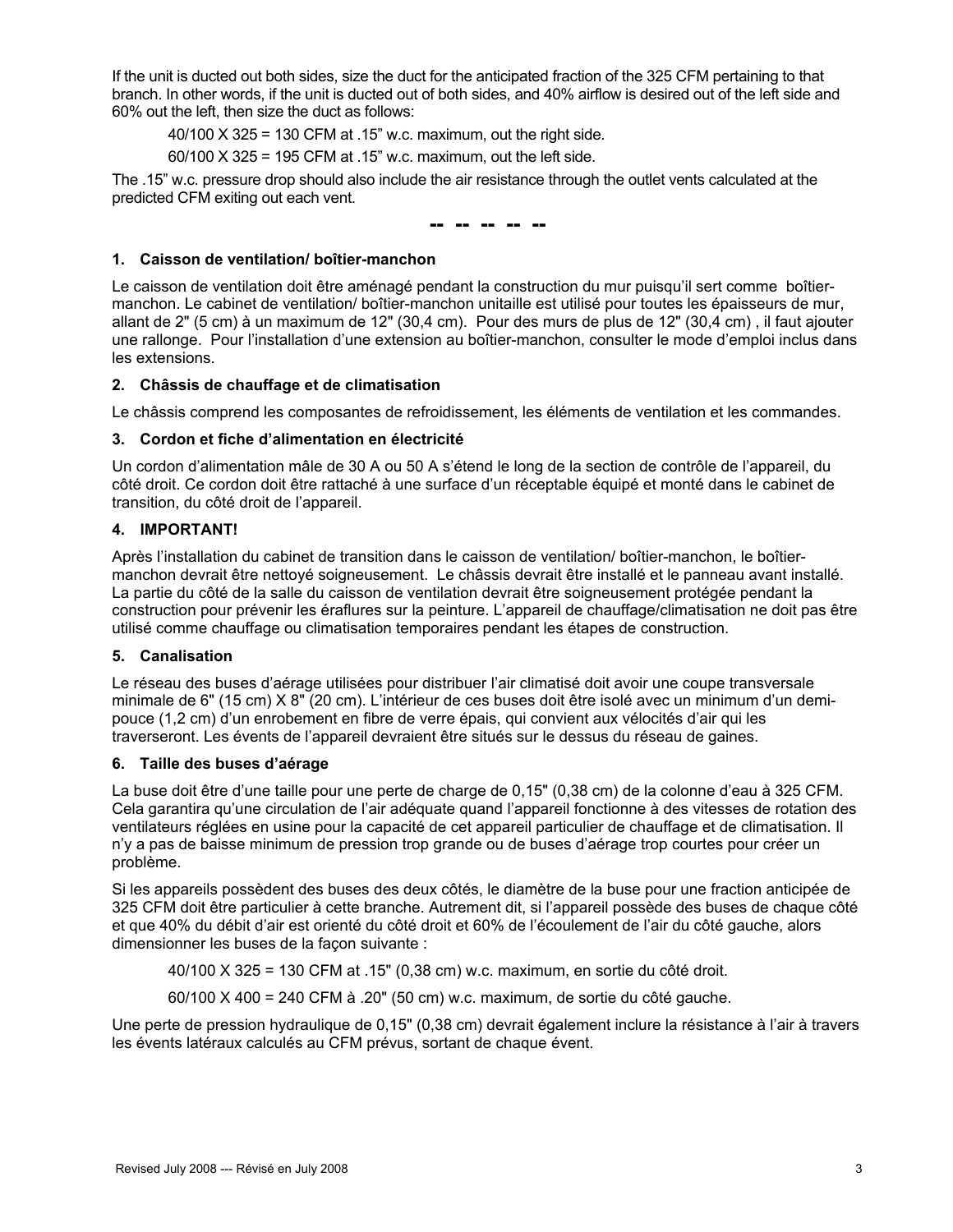## **INSTALLATION --- INSTALLATION**



## **INSTALLATION OF THE CABINET/WALL SLEEVE & TRANSITION CABINET**

1. The cabinet/wall sleeve may be positioned in the wall to suit the application subject to the limitations that: a) The finished wall must be a minimum of 10½" from the front of the cabinet (fig. 2&3).

b) The outdoor louver must be flush or extending beyond the outside wall (no recess). Use a wall sleeve extension if necessary. Figures 2 and 3 represent typical installations.

- 2. For best results, the rear 12" of the cabinet should be supported by concrete, regardless of wall construction. *The inside edge of the cabinet must be 8¼" above the finished floor* to allow adequate space for the transition cabinet (fig. 2 & 3). The transition cabinet should be level from left to right.
- 3. The cabinet/wall sleeve will **NOT** support the wall above it. Provide necessary lintels to prevent distortion of the cabinet.
- 4. Always set the cabinet/wall sleeve in wet concrete or mortar and press firmly into place to get contact between the concrete and the bottom.
- 5. All cracks or openings between the cabinet and the wall must be filled with mortar and/or caulked.

## **A. New Masonry Wall**

- 6. From the architect's drawings, determine the position of each unit and mark the centerline of the cabinet/wall sleeve. Also, mark the location of the conduit enclosure for the position and size for high and low voltage wiring (fig. 4 & 5).
- 7. Run conduits to location for each unit, as established in step 1.
- 8. Completely finish all concrete work associated with floor and wall (fig. 2 & 3).
- 9. Provide 12" wide concrete pad under unit.
- 10. Remove conduit enclosure cover located at right hand side of transition cabinet (fig. 6).
- 11. Set the cabinet/wall sleeve in  $\frac{3}{4}$ " wet concrete it must be level from side to side, but sloped  $\frac{1}{4}$ " overall, toward the outside, for proper drainage. Press into place.
- 12. Ensure cabinet/wall sleeve is not distorted during installation and is adequately protected during the construction period.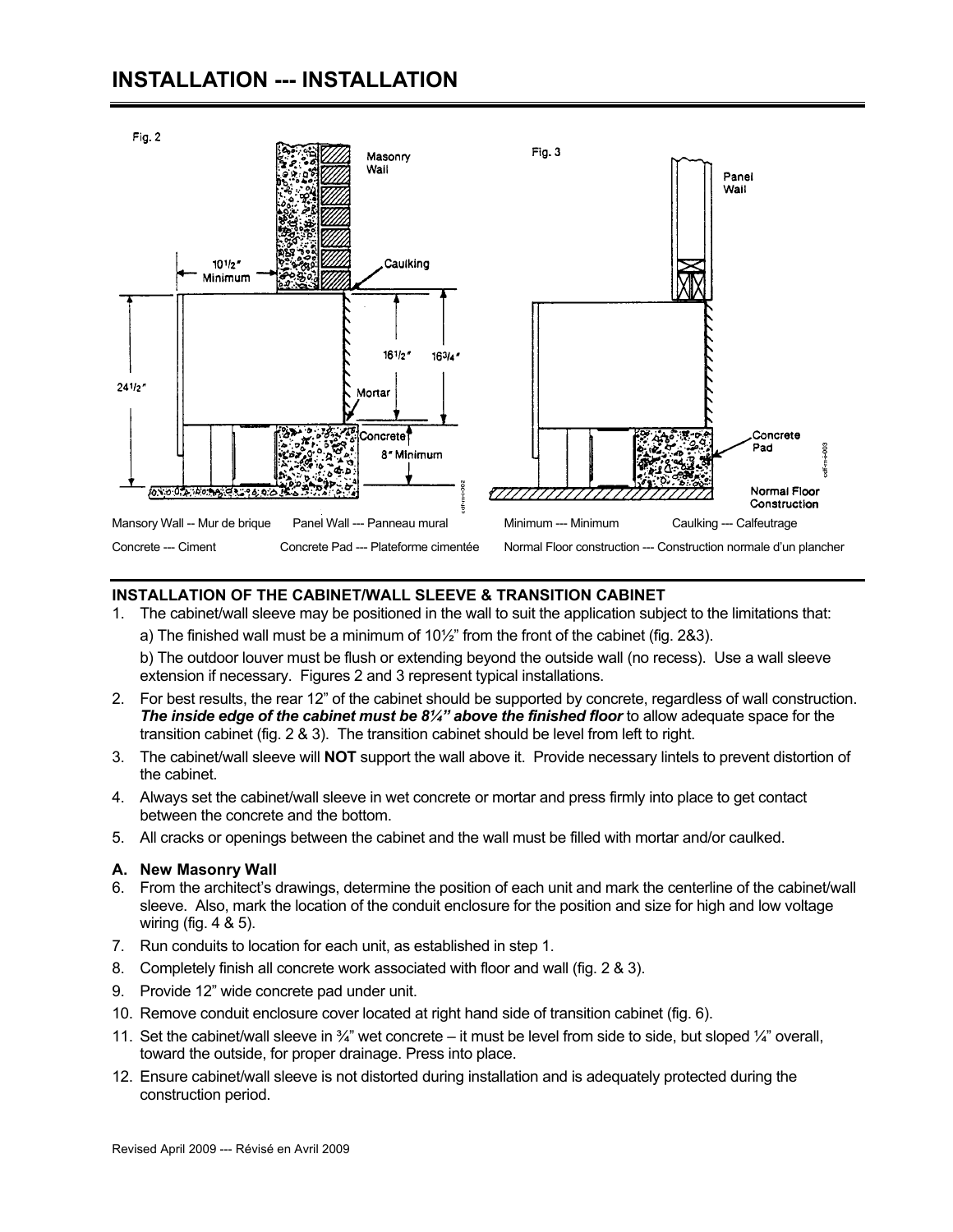13. Build up wall around cabinet, making sure that the cracks are closed and that the cabinet remains square, especially on the top.

## **B. Existing Masonry Wall**

Cut opening into wall, providing a minimum of  $\frac{1}{2}$ " clearance on sides and top and 1" on the bottom, to pour new base (12" wide).

Follow steps 1, 2, 5, 6, 7, and 8 for new masonry.

## **C. New Panel Wall**

Provide 12" wide concrete pad under unit.

Follow steps 1, 2, 5, 6, 7, and 8 for new masonry.

## **D. Existing Panel Wall**

Cut Opening in existing wall slightly larger than cabinet/wall sleeve. Be sure to locate at 8¼" above finished floor. Follow steps 1, 2, 5, 6, 7, and 8 for new masonry.

**-- -- -- -- --** 

## **INSTALLATION DU CAISSON DE VENTILATION/ DU BOÎTIER-MANCHON ET DU CABINET DE TRANSITION**

1. Le caisson de ventilation/ boîtier-manchon peut être positionné dans un mur pour respecter l'application, assujettie aux limites :

a) Le mur fini doit avoir un minimum de 10½" (26,6 cm) à partir du devant du caisson de ventilation(fig. 2 et 3).

b) Le déflecteur extérieur doit être égal ou se prolonger à l'extérieur du mur (pas de renfoncement). Utiliser une extension du boîtier-manchon, au besoin. Les figures 2 et 3 représentent des installations typiques.

- 2. Pour de meilleurs résultats, la superficie arrière de 12" (30,4 cm) du caisson de ventilation devrait être soutenu par du ciment, peu importe la construction du mur. L'intérieur du caisson de ventilation doit être à **8¼"** (22,2 cm) au-dessus du plancher fini pour permettre un espace adéquat pour le caisson de transition(fig. 2 et 3). Le cabinet de transition doit être à niveau, de gauche à droite.
- 3. Le caisson de ventilation/ boîtier-manchon NE supportera PAS le mur au-dessus. Fournir les linteaux nécessaires pour empêcher la distorsion du caisson de ventilation.
- 4. Toujours installer le caisson de ventilation/ boîtier-manchon dans de béton humide ou du mortier et presser fermement pour qu'il y ait contact entre le ciment et le fond.
- 5. Toutes les fissures et les ouvertures entre l'appareil et le mur doivent être recouvertes avec du mortier ou être calfeutrées.

## **A. Nouveau mur de pierre**

- 6. À partir des dessins d'architecture, établir la position de chaque appareil et marquer la ligne médiane du caisson de ventilation/ manchon mural. De plus, marquer l'emplacement de la conduite d'enceinte pour la position et le diamètre pour le câblage de basse et haute tension.(fig. 4 et 5).
- 7. Relier les conduites à l'emplacement pour chaque appareil, comme explique à l'étape 1.
- 8. Terminer entièrement tous les travaux de bétonnage au sol et aux murs (fig. 2 et 3).
- 9. Installer un socle de béton de 12" (30 cm) sous l'appareil.
- 10. Enlever le couvercle de recouvrement du conduit situé du côté droit du cabinet de transition (fig. 6).
- 11. Placer le caisson de ventilation/ boîtier-manchon enfoncé à  $\frac{3}{4}$ " (1,9 cm) dans du béton humide il doit être à niveau de part et d'autre, mais en pente, incliné vers l'extérieur pour que l'égouttement se fasse correctement. Appuyer pour mettre en place.
- 12. Veiller à ce que le caisson de ventilation/ manchon mural ne soit pas tordu pendant l'installation et qu'il est suffisamment protégé pendant la construction.
- 13. Monter un mur autour du caisson, en vous assurant que les fissures sont obstruées et que le caisson demeure carré, en particulier sur le dessus.

## **B. Mur de pierre existant**

Pratiquer une ouverture dans le mur, en fournissant un minimum de ½" (1,2 cm) de dégagement sur les côtés et sur le dessus et de 1" (2,5 cm) en dessous, pour couler une nouvelle base (12" de largeur - 30 cm).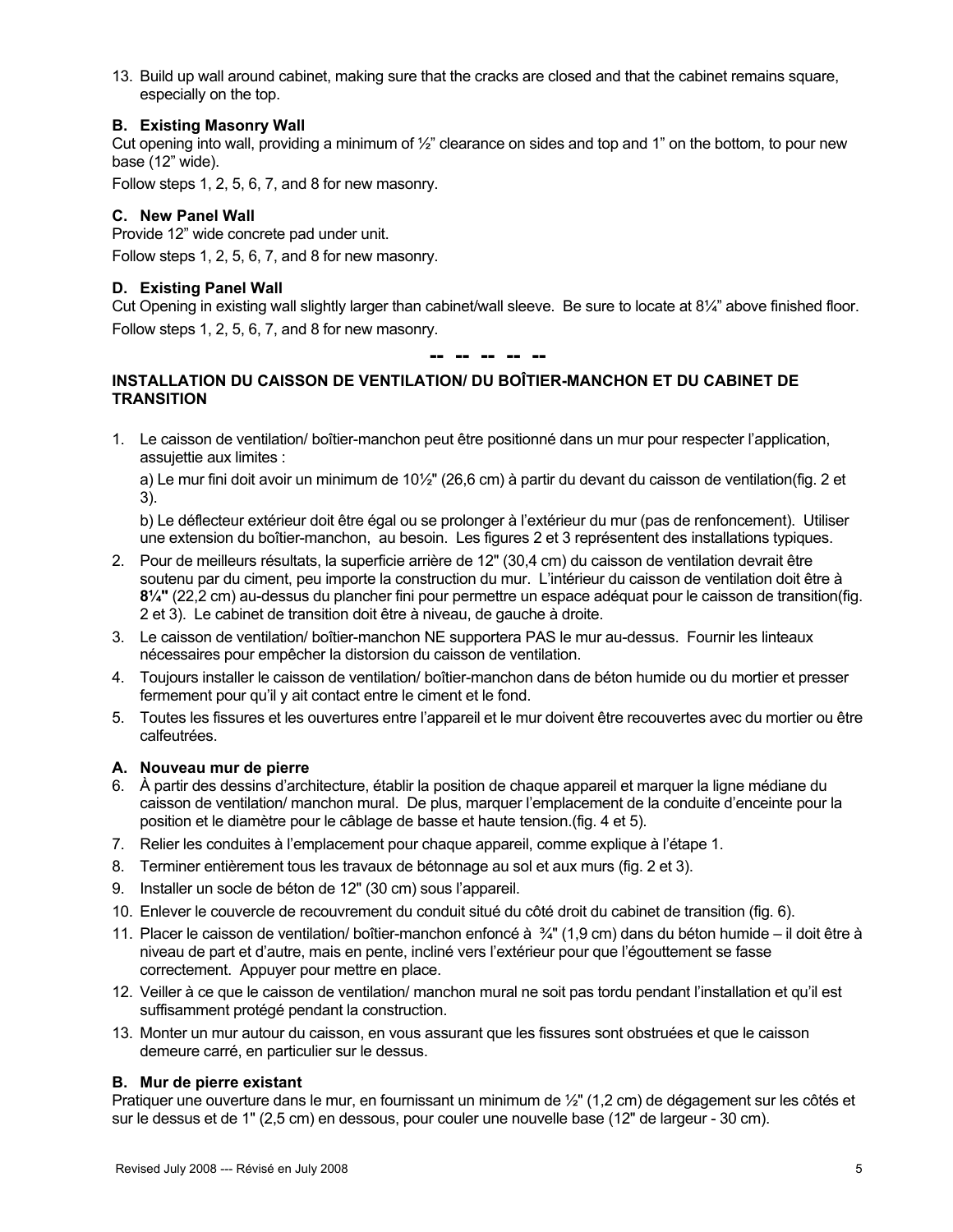Suivre les étapes 1, 2, 5, 6, 7 et 8 pour la nouvelle maçonnerie.

## **C. Nouveau panneau de façade**

Installer un socle de béton de 12" (30 cm) sous l'appareil.

Suivre les étapes 1, 2, 5, 6, 7 et 8 pour la nouvelle maçonnerie.

## **D. Panneau mural existant**

Pratiquer une ouverture dans le mur légèrement plus grande que le caisson de ventilation/ manchon mural. Assurez-vous de laisser un dégagement de 8¼" (20,9 cm) au-dessus du plancher fini. Suivre les étapes 1, 2, 5, 6, 7 et 8 pour la nouvelle maçonnerie.

## **INSTALLATION --- INSTALLATION**



## **POWER & CONTROL WIRING**

- 14. Connect power supply for the unit to the correct terminals of the receptacle.
- 15. Install wired receptacle into conduit enclosure.
- 16. Low voltage control wiring should be pulled into the low voltage compartment of the conduit enclosure. The ends of the 24" leads attached to the 6-position low voltage connector should also be pulled into the low voltage wiring compartment via the bushing in the top. Make the low voltage connections according to the wiring diagram.
- 17. Replace cover on conduit enclosure.

Revised April 2009 --- Révisé en Avril 2009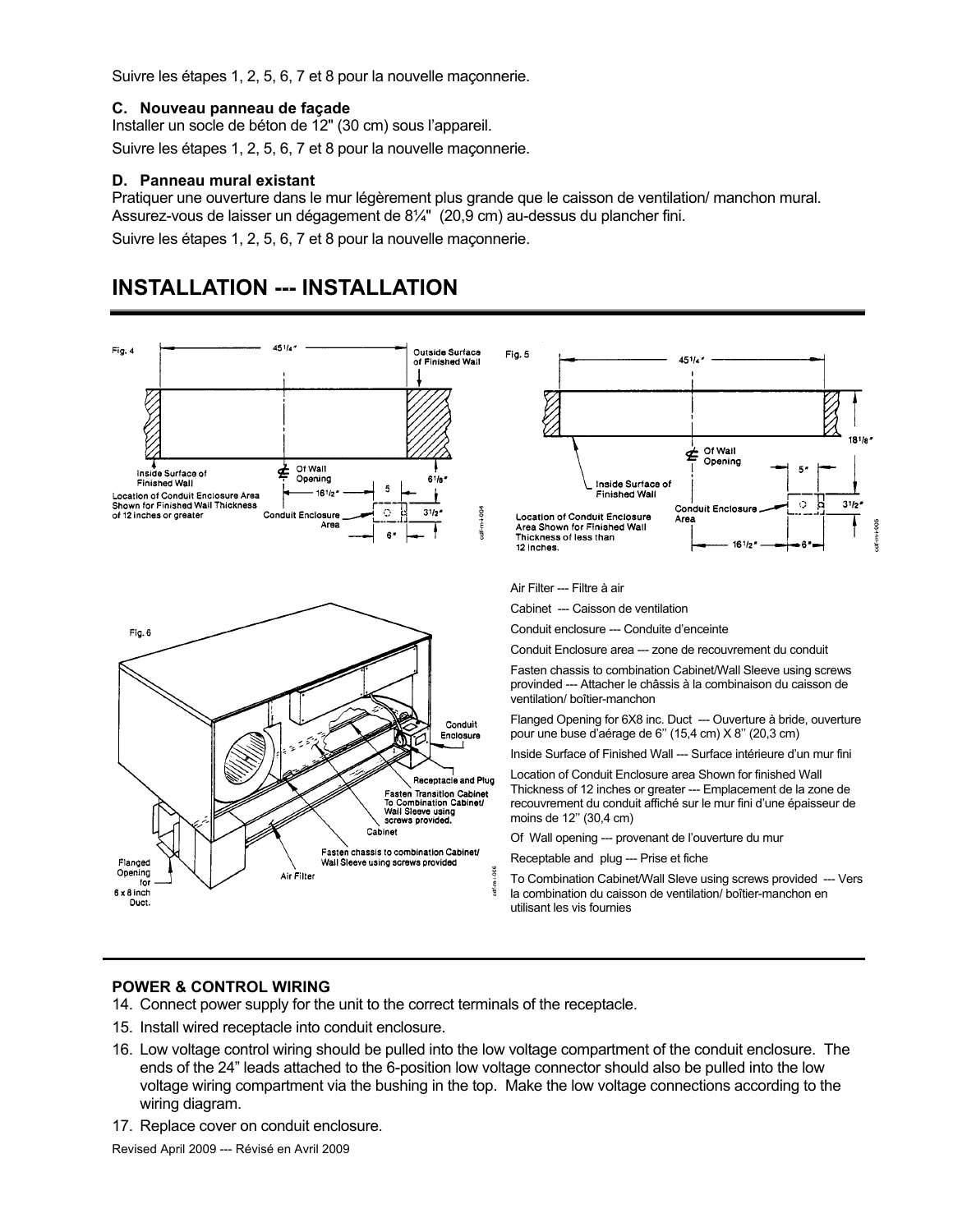18. **CAUTION**: One side of the unit's 24-volt control system is grounded. When wiring thermostat, care must be taken not to ground the red wire.

## **-- -- -- -- --**

## **FILAGE POUR L'ÉLECTRICITÉ ET LES COMMANDES**

- 1. Brancher le cordon d'alimentation de l'appareil aux bons terminaux de la prise.
- 2. Installer le filage de la prise dans l'enceinte de la conduite.
- 3. Le câblage de la commande de faible tension devrait être installé dans le compartiment de faible tension du recouvrement du conduit. Les extrémités des fils de sortie de 24" (60,9 cm) rattachées à la position 5 du connecteur de faible tension devraient également être installées dans le compartiment de faible tension du recouvrement du conduit via le raccordement conique du dessus. Faire les connexion de faible tension en suivrant le schéma de câblage.
- 4. Replacer le couvercle sur le recouvrement du conduit.
- 5. MISE EN GARDE : Un côté du système de contrôle de 24 volts est mis à la terre. Quand vous installez le câblage du thermostat, vous devez faire attention de ne pas mettre à la terre le fil rouge. Installation du châssis.

## **CHASSIS INSTALLATION**

- 1. Check all air seals in the cabinet.
- 2. After all construction is complete and the unit location is thoroughly cleaned, the heat cool chassis is ready for installation in the cabinet/wall sleeve.
- 3. Unpack heat/cool chassis from shipping carton. Check for any shipping damage.
- 4. **REMOVE THE ONE METAL SHIPPING SUPPORT BRACKET FROM THE OUTDOOR BLOWER INLET BY REMOVING THE TWO SCREWS.**
- 5. Remove the temporary room-side cover from inside the cabinet/wall sleeve.
- 6. Carefully slide the heat/cool chassis into the cabinet/wall sleeve.
- 7. Install the three chassis grounding screws, (Fig. 6), which also serve to draw the chassis in tight to the seals.
- 8. Connect low voltage wiring harness to the heat/cool chassis.
- 9. Plug the heat/cool chassis into the power receptacle on the conduit enclosure.
- 10. Install the unit air filter into position.
- 11. Install front panel.
- 12. Wipe unit cabinet/wall sleeve to remove dirt, etc.
- **13.** The unit is now ready for operation, when supplied with power from the distribution panel and wired to a thermostat.

## **NOTE:**

When handling the chassis, care must be taken to ensure that no damage occurs to the fan wheels. Damaged or unbalanced fans will cause excessive noise and will impair unit performance.

**-- -- -- -- --** 

- 1. Vérifier tous les joints étanches d'air dans le caisson de ventilation.
- 2. Une fois que tout l'ouvrage de construction est terminé et que l'emplacement de l'unité est nettoyé à fond, le châssis du système de chauffage-refroidissement est prêt à être installé dans le boîtier-manchon mural.
- 3. Dégager le châssis de chauffage et de refroidissement de l'emballage de carton. S'assurer qu'il n'y a pas de dommages aux marchandises expédiées.
- 4. **RETIRER LA PATTE DE SUPPORT D'EXPÉDITION EN MÉTAL SE TROUVANT SUR L'OUVERTURE D'ASPIRATION DU VENTILATEUR EN DÉVISSANT LES DEUX VIS.**
- 5. Retirer temporairement les couvercles temporaires à partir de l'intérieur du caisson de ventilation/ boîtiermanchon.
- 6. Faire glisser le châssis de chauffage/climatisation dans le caisson de ventilation/ boîtier-manchon.
- 7. Installer les trois vis de mise à la terre, (fig. 6), qui servent également à fixer solidement le châssis aux joints d'étanchéité.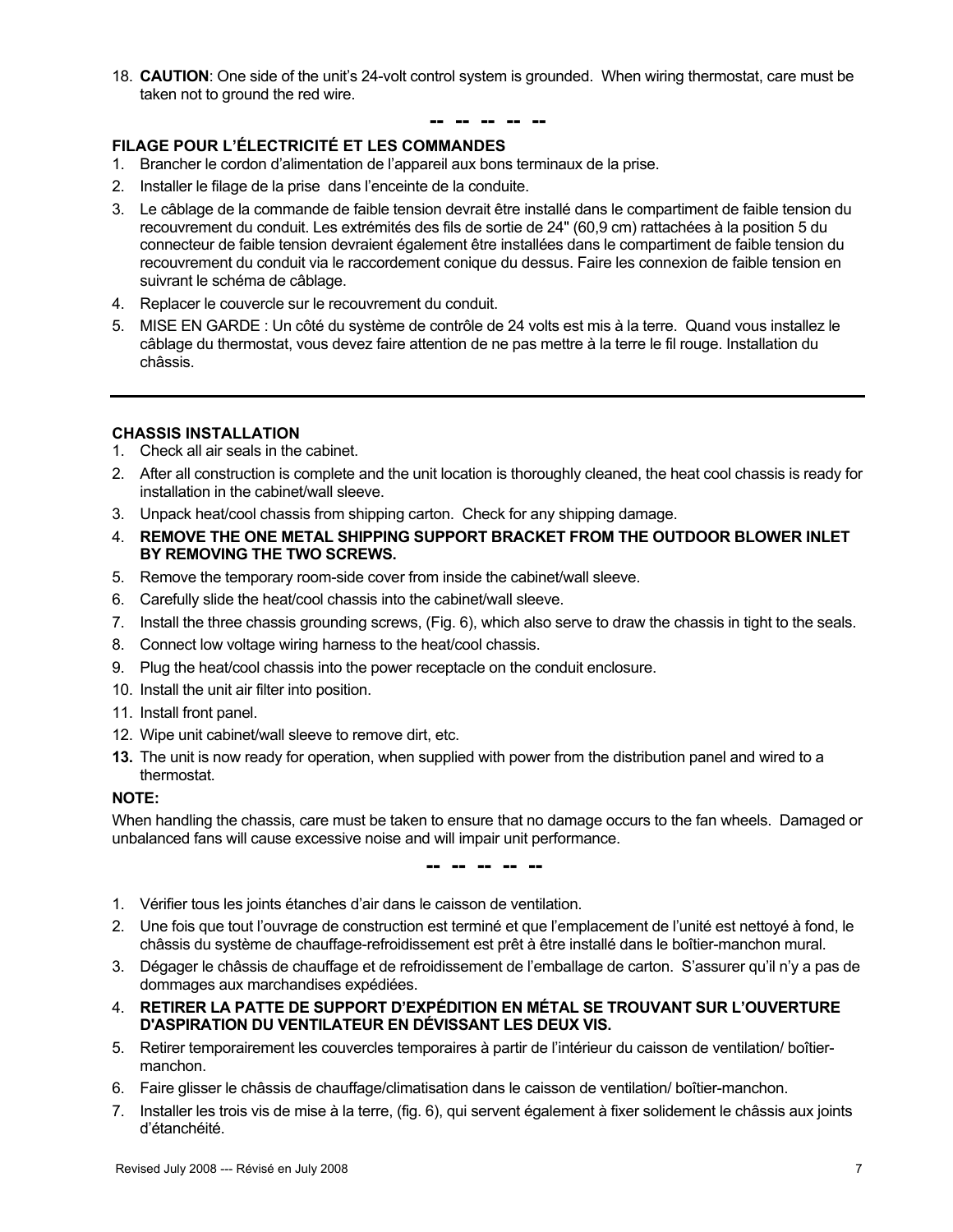- 8. Brancher le faible faisceau de câblage au châssis de chauffage-refroidissement.
- 9. Brancher le châssis de chaufface/ climatisation dans la prise d'alimentation électrique sur le recouvrement du conduit.
- 10. Installer le filtre à air de l'appareil en place.
- 11. Installation du panneau avant.
- 12. Nettoyer l'appareil/boîtier-manchon pour enlever la poussière, etc.
- **13.** Cet appareil est maintenant prêt à fonctionner quand il sera alimenté à partir du panneau électrique et relié au thermostat.

## **NOTA :**

Quand vous manipulez le châssis, vous devez prendre soin de ne pas endommager les roulettes du ventilateur. Des ventilateurs endommagés ou déséquilibrés produiront un bruit anormal et nuiront au bon fonctionnement de l'appareil.

## **OPERATING INSTRUCTIONS --- CONSIGNES D'UTILISATION**



The Unitary Package Heating, Cooling Unit has been carefully designed and built to provide reliable operating performance when installed and maintained correctly.

## **CONTROL SYSTEM DESCRIPTION**

The unit is controlled on both heating and cooling by a low voltage wall mounted thermostat.

Any standard 24-volt heat/cool thermostat intended to control a gas-heating unit with cooling can be made to work with the unit as long as there are enough heating stages; this includes auto changeover and electronic thermostats. Units 4 KW and under have 1 stage of heat, and units with 4.5 KW of heat and greater have 2 stages of heat. Therefore, the thermostat should be chosen accordingly. A room thermostat is basically a switch used to direct 24 volt power from the "R" terminal to its W, (or W1, W2), Y, and G terminals, according to the function being demanded by the user. Sometimes an electronic thermostat needs to be powered with 24 volts via connection to an additional "C" or "Common" terminal, typically if its display is backlit. If the thermostat demands that the "C" connection be made at the thermostat wiring terminals, then please order the additional black lead that will insert into the unit's low voltage connector, Part No. 18BK23Y-024.

Heating and cooling will be cycled on, as dictated by the setting of the wall thermostat. In this mode, the roomside fan will run at factory-predetermined speeds for heating and cooling. The fan will be off when neither heating nor cooling are required.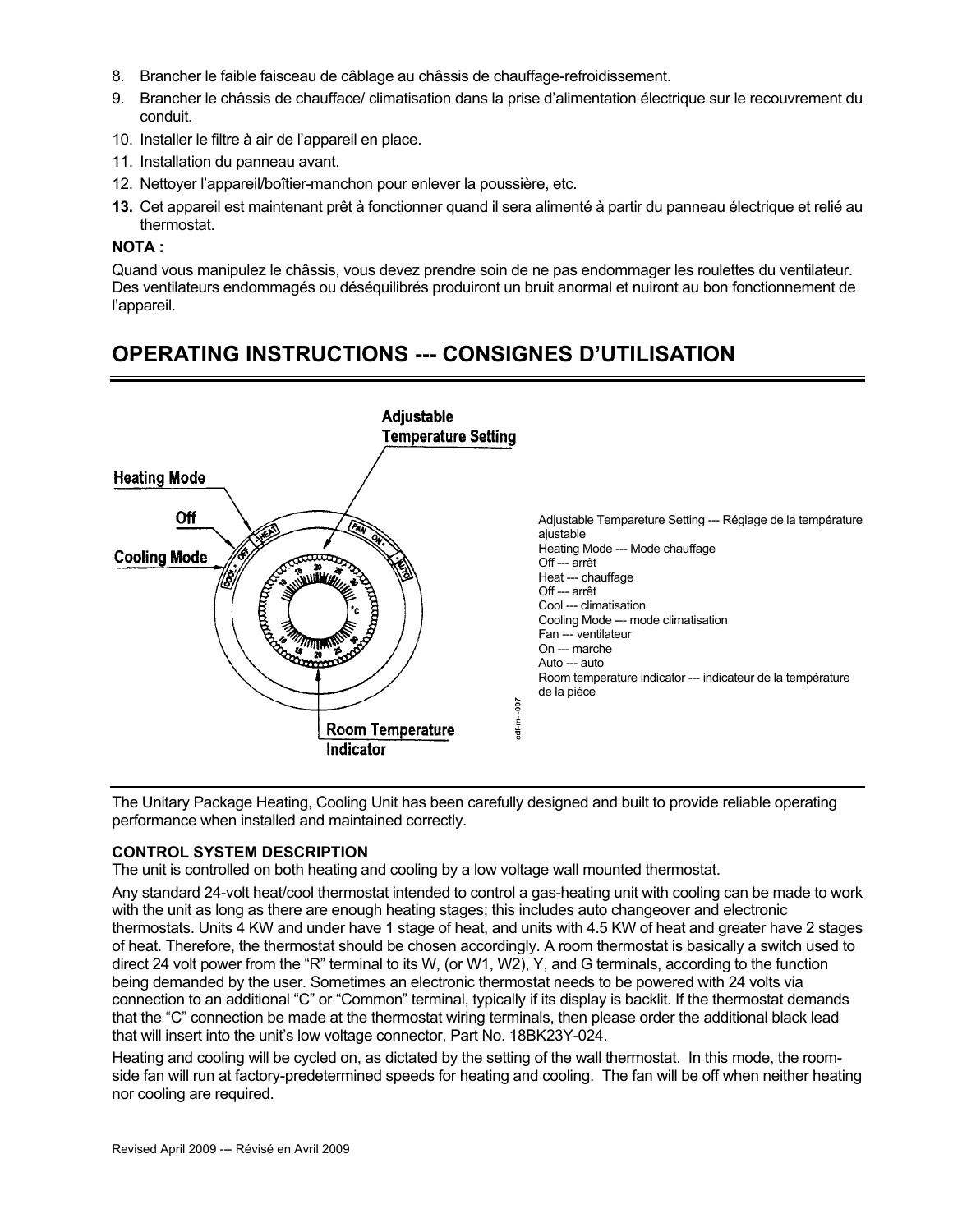To get reasonable comfort and energy consumption, it is recommended that wall mounted thermostats be set at 21°C (70°F) for heating and 25°C (77°F) for cooling.

## *Over-adjusting the thermostat will not increase the rate at which a unit will heat or cool the space.*

**-- -- -- -- --** 

Cet appareil autonome de chauffage et de refroidissement a été soigneusement dessiné et construit pour assurer un fonctionnement fiable quand il est installé correctement et bien entretenu.

## **DESCRIPTION DU SYSTÈME DE COMMANDE**

L'appareil est commandé tant dans sa partie chauffage que climatisation par un thermostat au mur utilisant un faible voltage.

Tout thermostat standard de 24 V de chauffage/ climatisation utilisé pour contrôler un appareil au gaz/ chauffage assorti d'un ventilateur de refroidissement peut être programmé pour fonctionner avec cet appareil dans la mesure où il y a suffisamment d'étapes de chauffage; cela comprend une permutation automatique et des thermostats électroniques. Les appareils de 4 KW et moins, qui ont une étape de chauffage et les appareils de 4.5 KW et plus avec deux étapes de chaleur. Par conséquent, les appareils doivent être choisis en conséquence. Un thermostat de pièce est fondamentalement un commutateur utilisé pour orienter une énergie de 24 volts à partir d'un terminal « R » à ses terminaux W, (ou W1, W2), Y et G, selon la fonction commandée par l'utilisateur. Parfois, un thermostat électronique doit être alimenté par 24 volts par l'entremise d'une connexion à un terminal additionnel « C » ou « Commun », d'ordinaire quand l'affichage est éclairé de l'arrière. Si le thermostat commande que la connexion « C » soit reliée au filage des terminaux, veuillez alors commander un graphite additionnel qui sera inséré dans le connecteur de faible tension, n° de pièce 18BK23Y-024.

Le chauffage et la climatisation fonctionneront en cycle, programmé par le réglage du thermostat mural. Dans ce mode, le côté de la salle où se trouve le ventilateur fonctionnera aux vitesses réglées en usine pour le chauffage et la climatisation. Le ventilateur sera fermé s'il n'y a pas besoin de chauffage ou de climatisation.

Pour obtenir une consommation d'énergie raisonnable et se sentir bien dans la pièce, on recommande que les thermostats muraux soient fixés à 21°C (70°F) pour le chauffage et 25°C (77°F) pour la climatisation.

## *Le surajustement du thermostat n'augmentera pas le rythme auquel l'appareil chauffera ou climatisera la pièce.*

## **OPERATING PROCEDURES --- PROCÉDURES D'EXPLOITATION**

## **SUGGESTED OPERATING PROCEDURES**

To obtain the maximum comfort from your Unitary Packaged heating, cooling unit, the following procedures are recommended.

- 1. Always draw drapes or blinds in the summer, to block out direct rays from the sun.
- 2. Keep windows and doors closed when operating unit on cooling.
- 3. Prior to operating unit on cooling, ensure filter is clean for maximum efficiency.
- 4. Check filters regularly. Filters have to be cleaned in accordance with the unit environment. Never operate unit with a dirty filter or without a filter.
- 5. Ensure that the air discharge and return air openings are not obstructed, causing a restricted air flow condition. **DO NOT PLACE ARTICLES ON DISCHARGE REGISTERS.**
- 6. When adjusting the thermostat, be careful not to over control. A change in temperature of plus or minus 2 degrees can make the difference between comfort and discomfort. Set the control at the recommended comfort settings and allow the unit to operate at that setting. The unit will automatically maintain the comfort level by cycling on and off as required.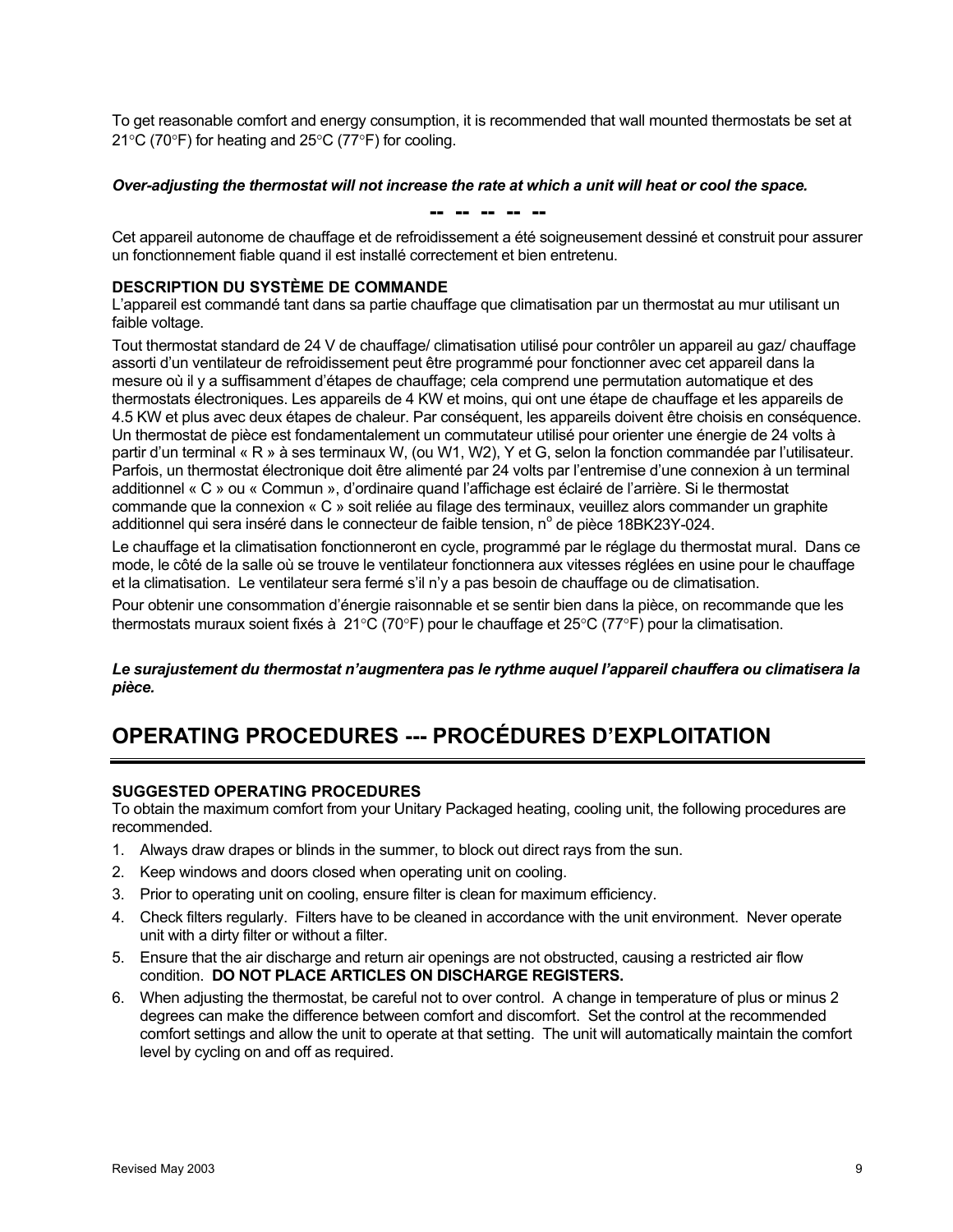## **IF THE UNIT DOESN'T WORK**

The unit has been carefully designed and tested and should provide trouble free operation when properly sized, correctly installed, intelligently operated and checked by a competent serviceman at least once a year. However, if you should experience difficulty, check the following before calling for services.

- 1. Ensure that controls are properly set.
- 2. Check to see if a fuse has blown or a breaker has tripped.
- 3. Check to see that the power plug is properly engaged.
- 4. If unit is calling for cooling, check to see if outside condenser fan is running.
- 5. Pull chassis out and thoroughly clean inside of condenser coil.
- 6. Is cooling being demanded at a very low outdoor temperature? The unit is designed to discontinue cooling operation at low outdoor temperatures

If, after checking the above, your unit is still not operating, call an authorized repair station listed on the back of these instructions.

**-- -- -- -- --** 

## **PROCÉDURES D'EXPLOITATION SUGGÉRÉES**

Pour obtenir le confort maximum du colis unitaire, pour la climatisation et le chauffage, nous vous recommandons de suivre les directives suivantes.

- 1. Toujours garder les rideaux et les stores fernés pendant l'été pour bloquer les rayons directs du soleil.
- 2. Fermer fenêtres et portes quand la climatisation fonctionne.
- 3. Avant d'utiliser la partie refroidissement de l'appareil, assurez-vous que le filtre est propre pour obtenir une efficacité maximale.
- 4. Vérifier les filtres régulièrement. Les filtres doivent être nettoyés en conformité avec l'environnement de l'appareil. Ne jamais faire fonctionner l'appareil avec un filtre sale ou encore sans filtre.
- 5. Veiller à ce que l'air de sortie et la grille de reprise d'air ne soient pas obstrués, ce qui restreindrait la libre circulation de l'air.

## 6. **NE RIEN PLACER SUR LES GRILLES À REGISTRE.**

Au moment d'ajuster le thermostat, faites attention de ne pas exagérer. Un changement de plus ou moins 2 degrés de température peut faire la différence entre le confort et l'inconfort. Régler la commande aux paramètres recommandés pour être confortable et laisser l'appareil fonctionner à partir de ces paramètres. L'appareil maintiendra automatiquement un niveau de confort en effectuant des cycles au besoin.

## **SI L'APPAREIL NE FONCTIONNE PAS**

Cet appareil a été dessiné soigneusement et mis à l'essai, il devrait fonctionner sans aucune difficulté lorsqu'il est installé convenablement et correctement, utilisé de façon intelligente et entretenue par une personne du service technique compétent, une fois l'an. Cependant, si vous avez des difficultés, suivez la procédure suivante avant de vous adresser aux services.

- 1. Veiller à ce que les commandes soient réglées correctement.
- 2. Vérifier qu'un fusible n'a pas grillé ou qu'un disjoncteur n'a pas sauté.
- 3. S'assurer que la fiche au mur est fermement inséré.
- 4. Si l'appareil se place en mode climatisation, vérifiez si le ventilateur du condenseur extérieur fonctionne.
- 5. Tirer le châssis complètement et nettoyer l'intérieur du serpentin condenseur.
- 6. Est-ce que la climatisation s'active à des températures extérieures très basses? L'appareil est conçu pour interrompre la climatisation lorsque la température extérieure est froide.

Si, après avoir vérifié les contrôles précités, l'appareil ne fonctionne toujours pas, appeler un technicien compétent pour réparer l'appareil, dont vous trouverez la liste au dos de ces directives.